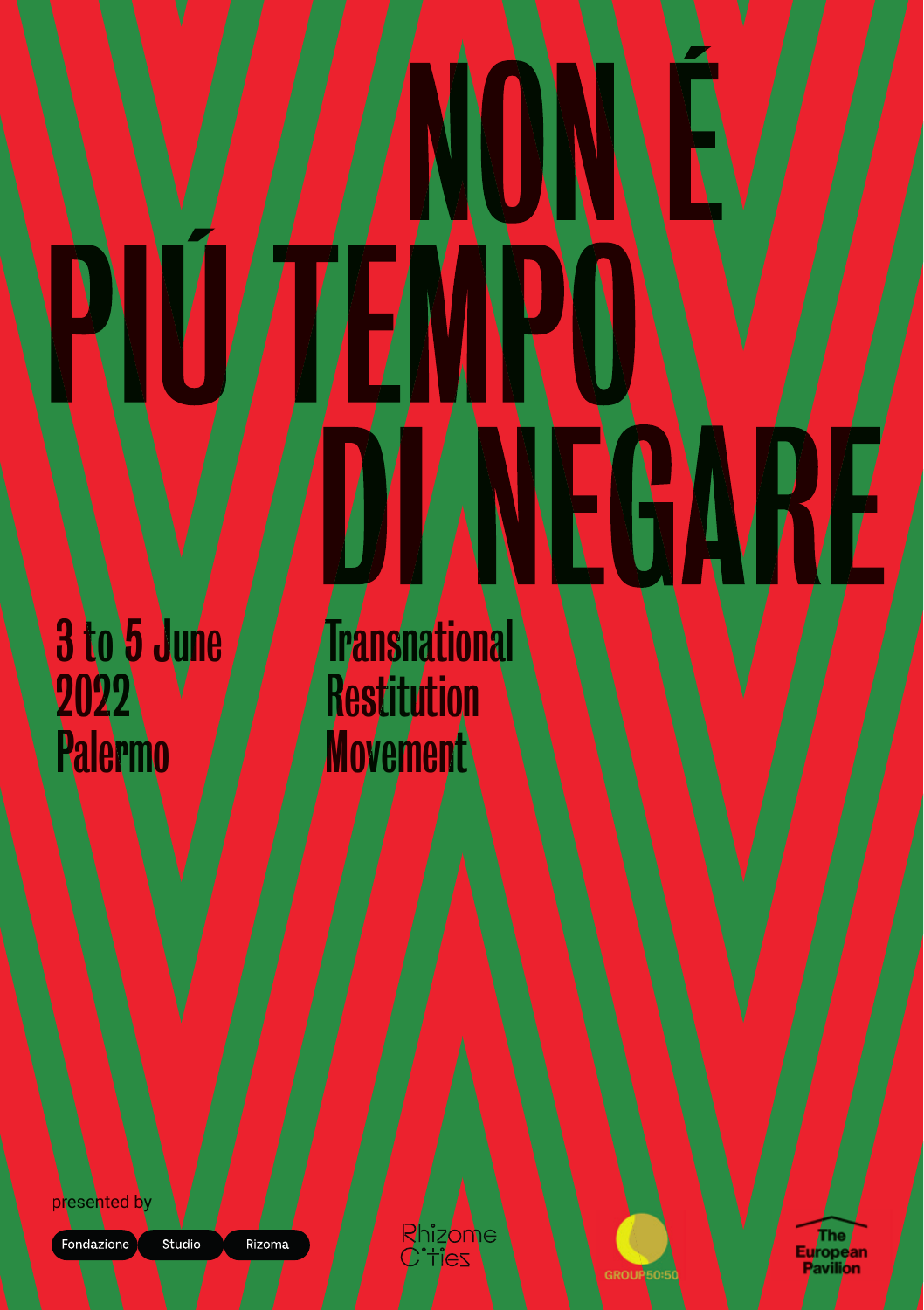supported by

schweizer kulturstiftung orchelvetia



**European Cultural Foundation** 



the European Union

in cooperation with









**Non è più tempo di negare** in Palermo is presented by the European Pavilion, an initiative by the European Cultural Foundation which aims to support and promote artistic projects that imagine desirable and sustainable futures for Europe. The two-year-program *The Time For Denial Is Over* is a project of GROUP50:50 (Basel-Lubumbashi), Fondazione Studio Rizoma (Palermo), Centre d'Art Waza (Lubumbashi), European Alternatives, in collaboration with PODIUM Esslingen, CTM Festival Berlin, euro-scene Leipzig, Jazz Club Leipzig, Kaserne Basel and Vorarlberger Landestheater.

With the support of Pro Helvetia, Allianz Kulturstiftung, European Cultural Foundation. Co-Funded by the European Union.

More information **www.studiorizoma.org www.group5050.net**

Patrick Mudekereza and Eva-Maria **Bertschy** Giorgio Mega and Emmanuelle Spiesse (LAM, Les Afriques dans le monde, laboratoire CNRS) Letizia Gullo, Giorgio Mega and Pamina Rottok Marta Cillero Jesse Gagliardi Sinergie Group La Bandita Film Patrizia Pozzo and Constanze Reuscher Sofia Li Pira Izabela Anna Moren Elisa Capellini Simone Capano e Luca Pantorno Elena Fortunati curated by with contributions by production management general management set design and production technical direction and service video production and documentation institutional relations public relations in art and culture communication and creative direction editorial assistant graphic design social media strategy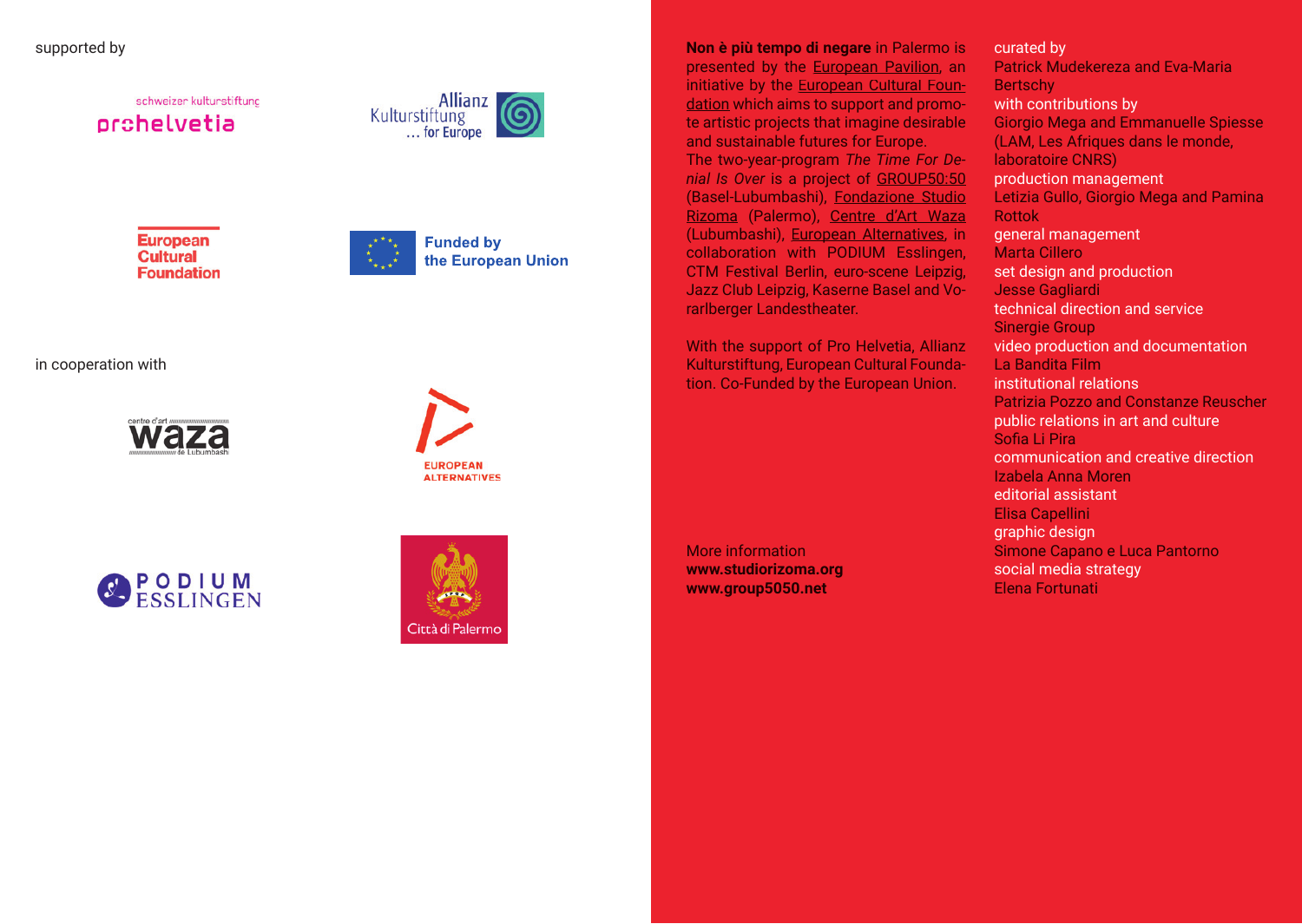*With the recent return of the Benin Bronzes by the two museums with the largest collections of African art in Europe, it has become evident: we are entering a new era of postcolonial debate. In this context, Fondazione Studio Rizoma and GROUP50:50 invite artists, activists and thinkers from Europe and Africa to Palermo to set the foundations for a broad transnational restitution movement. In a series of lessons, concerts, screenings and interventions, we present and discuss artistic and political practices redefining African and European identities, exploring the links between cultural and natural heritage looting, and reframing transcontinental dialogue and cooperation.*

Since the 1960s, a movement of globally connected artists, intellectuals and activists has been persistently campaigning for the restitution of African cultural artefacts, and human remains as part of the decolonisation strategies. After a long period of stagnation, the debate has accelerated in recent years, with examples of physical restitution such as the Behanzin treasures to the Republic of Benin or the Benin Bronzes to Nigeria. While actual restitution will be decided at the highest diplomatic level and delayed for as long as possible, it will be up to artists and civil society to speed up and accompany this process. The time has come to follow those who have led the way to create a broad and transnational movement. How can these objects be returned in their symbolic, social and historical significance? How can restitution be linked to contemporary contexts of knowledge production, social interaction and global justice?

Once you leave the European perspective, skulls and skeletons become more than scientific entities, and masks become more than art objects. They are inhabited by ancestral spirits brutally removed from their habitat, locked away in forgotten collections and still haunting the European continent. With the restitution process, we must learn, in Europe and the former colonies, to

dialogue about the long history of physical violence, economic exploitation and plunder, alienation, cultural appropriation and dislocation of these objects that produced meaning. What rituals can we invent to accompany the return of the objects? How can we reverse a process of alienation induced by hegemonic euro-centric thinking imposed by colonial violence?

The destabilisation of social structures through the expropriation of objects with cultural value or symbolic power enabled the exploitation of humans and nature. Modernist ideas of progress and the subsequent separation of so-called "advanced" and "primitive" societies, the imperative of infinite economic growth and the aggressive extractivism of natural resources annihilated any alternative cosmology that defined the relationship between humans and nature differently. Should the restitution movement also claim the restitution of natural resources, compensation and repayment of the ecological debt of the West? Who pays for the ongoing destruction of the ecology caused by the exploitation of natural resources? And would it not be better for humanity if alternative cosmologies could be restored?

Fondazione Studio Rizoma and GROUP50:50 invite artists, activists and thinkers from Europe and Africa that represent the avant-garde of a transnational restitution movement to present and discuss their practices. After the first stage in Palermo, the *Transnational Restitution Movement* protagonists will travel on to Leipzig, Lubumbashi, Kinshasa and Berlin in 2022 and 2023. In each city, they involve local artists and activists in their reflections and artistic production to take the transnational restitution movement forward.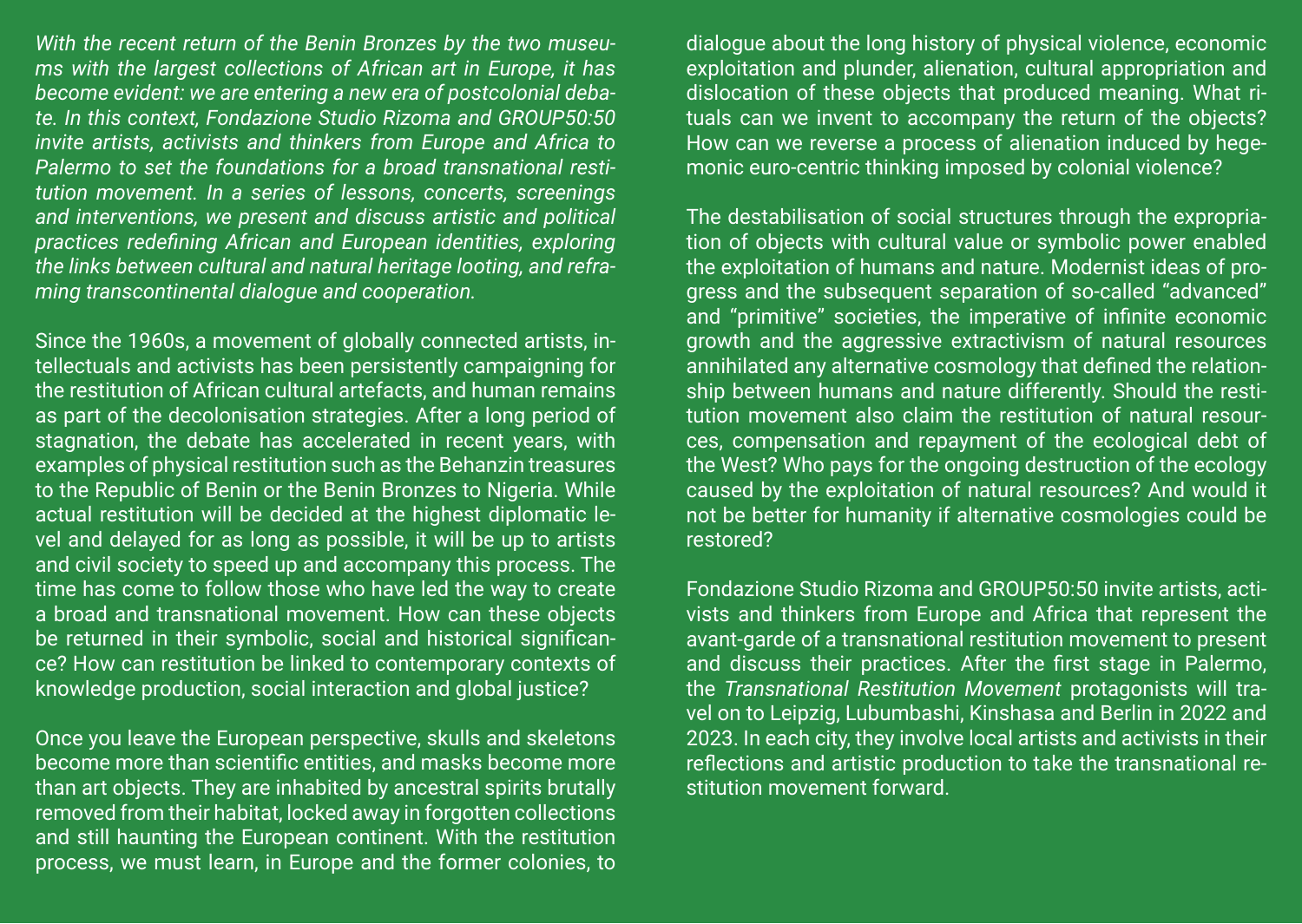# PROGRAM

### Friday 3 June

### OPENING*Non è Più Tempo di Negare* **Transnational Restitution Movement**

 $15:00 - 17:00$ Atrio Biblioteca Comunale di Casa Professa At the core of *Non è Più Tempo di Negare* is a talk series that begins in Palermo and continues in many cities in Europe and Africa throughout 2022 and 2023. In 20-minute talks, the guests present a series of lessons relevant to the Transnational Restitution Movement. They are followed by 15 minutes for the audience and participants to comment and discuss the contributions.

*Non è Più Tempo di Negare* will be opened by a series of short speeches by Leoluca Orlando, Mayor of Palermo, Patrick Mudekereza, curator of Centre d'Art Waza Lubumbashi, fellow of Fondazione Studio Rizoma and member of GROUP50:50, Eva-Maria Bertschy, artistic director of Fondazione Studio Rizoma and member of GROUP50:50 and Lorenzo Marsili, political author and general director of Fondazione Studio Rizoma.

The opening speeches are followed by an exchange on the theme of restitution and Europe-Africa cooperation between political representatives of the cities of Palermo, Athens, Bergamo, Braga, Duesseldorf, Mannheim, Marseilles, Montpellier, Reggio Calabria and political and cultural activists from the African continent.

TALK SERIES SESSION  $17:00 - 20:00$ Atrio Biblioteca Comunale di Casa Professa



#### *The Arduous Transformation of Institutions* The European and African museums and the political institutions that

**FIRST SESSION** 

decide on restitution are changing very slowly. Hegemonic ideas have been deposited in layers, and structural inequalities continue to reproduce today. How can we contribute to their transformation from inside and outside the institutions?

*Moderated by:* Emmanuelle Spiesse

**Parlons des Mensonges Institutionnels**

Bénédicte Savoy, *Art Historian,* Berlin

Bénédicte Savoy has shaped the restitution debate of recent decades. Together with the Senegalese author Felwine Sarr, she wrote a revealing and groundbreaking report on the restitution of cultural heritage commissioned by the French President Emmanuel Macron.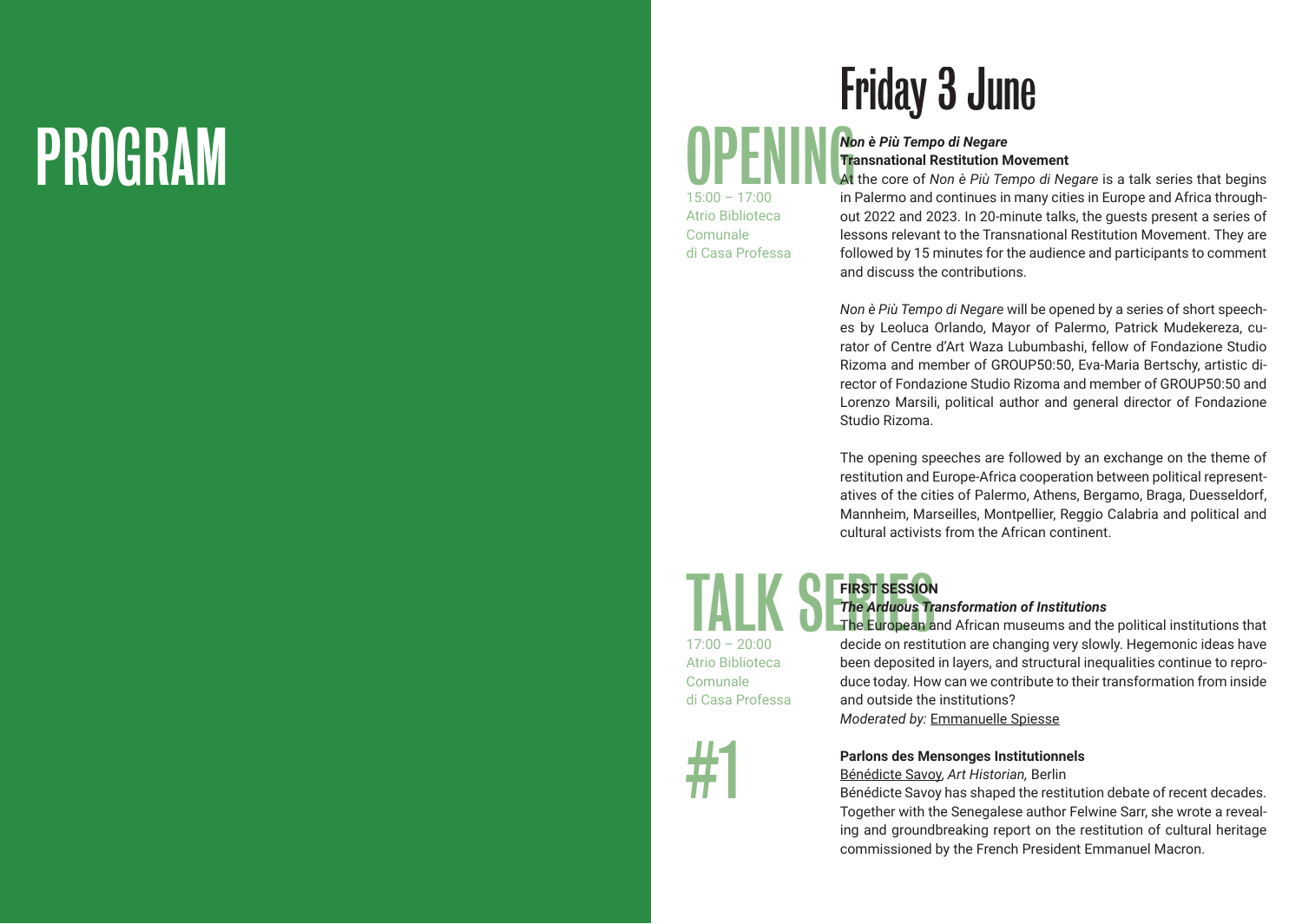

#4

#5

### **Qui est le Voleur ?**

#### Mwazulu Diyabanza, *Political Activist,* Paris

In 2020, Congolese activist Mwazulu Diyabanza tried to steal objects from European museums and bring them back to his country. The trial against him was highly publicised in Europe. As a result, he founded the Multicultural Front Against Pillaging to unite the world's indigenous peoples to recover their looted heritage.

### **Dealing with a Fragmented Heritage**

### Peju Layiwola, *Visual Artist,* Lagos

Peju Layiwola is an artist and professor of art history. Her work focuses on the looting and restitution of cultural heritage from the Kingdom of Benin (Nigeria) and memory culture, voids, and postcolonial continuities. She is the curator of various exhibitions, including *I MISS YOU*, at Rautenstrauch Joest Museum, Cologne, that prepares the restitution of 96 objects from the museum's collection to Nigeria.

### **Continuous Repositioning**

### Leone Contini, *Artist and Anthropologist,* Rome

The artist and anthropologist Leone Contini has worked extensively on the colonial traces scattered in the deposits and archives of Italian museums, amongst others in the former Colonial Museum in Rome, now Museo delle Civiltà, as well as in the archives of his family who lived in Libya, where his grandfather worked as an archaeologist.

### **Radical Education**

### Sepake Angiama, *Curator and Educator,* London

Sepake Angiama has developed educational programmes for various institutions, including Tate Modern, documenta 14 and Manifesta12. She is the artistic director of the Institute of International Visual Arts (Iniva), dedicated to developing artistic research, collective study, publishing and commissioning that reflects on the social and political impact of globalisation.

### SCREEN You Hide **You Hide Me** Nii-Kwate Owoo

20:30 Complesso Monumentale di Santa Chiara In 1970, the Ghanaian filmmaker Nii Kwate Owoo spent a day filming in the basement archives of the British Museum. In 1971, his film *You Hide Me* was banned in Ghana for being "anti-British", ironically resulting in a headline published by the influential London-based magazine *West Africa* that announced the film to the rest of the world. More than half a century later, *You Hide Me* was awarded the Best Documentary Prize at the Paris Short Film Festival 2020.

**You Hide Me.** Directed by Nii-Kwate Owoo, Ghana, 1970. 16 min.

### **CONCERTAIN Live for the Ghosts** GROUP50:50

21:00 Complesso Monumentale di Santa Chiara

Congolese guitarist Kojack Kossakamvwe, Swiss singer Elia Rediger and Palermo-based violist Ruth Kemna, three members of the music and theatre collective GROUP50:50, dedicate their concert to the ghosts wandering between Africa and Europe. They have been working closely together for years and are constantly developing new spaces of transcontinental exchange on musical, historical and economic themes.

### Saturday, 4 June

**We Won't Let Them Sleep in Peace: Connecting Colonial Traces to today's Racism**

### Rete Anticoloniale Palermo

The walk will focus on streets and monuments of Palermo, which are still celebrating the Italian colonial and fascist past, and look at contemporary racism and neocolonialist structures. It is in continuity with the project *Viva Menilicchi* by Wu Ming 2 and Fare Ala shown during Manifesta12, 2018 and the various anti-colonial actions that followed.

### **SECOND SESSION** *Speak to the Dead and the Spirits!*

When anthropologists, doctors and warlords passed on African masks and ritual objects, skulls and skeletons to European museums, they robbed these objects of their spiritual meaning. The relationship between humans, the spirits of ancestors and nature was declared superstition. How can we rediscover the relationship between humans and spirits?

Moderated by: Eva-Maria Bertschy

### **Revisit the Past of Beauty**

### Christian Nyampeta, *Visual Artist*, London

In Christian Nyampeta's film *Sometimes it was Beautiful*, the spirits of several postcolonial luminaries, a filmmaker, and a high ranking royal of a former colonial empire talk about the "traces of a history that is filled with pain" and the "balance of composition". The film was, among other places, presented at The Solomon R. Guggenheim Museum in New York.

**WALK**  $10:00 - 13:00$ Meet at

Casa Professa

TALK SECOND SESSI  $17:00 - 20:00$ Atrio Biblioteca Comunale di Casa Professa

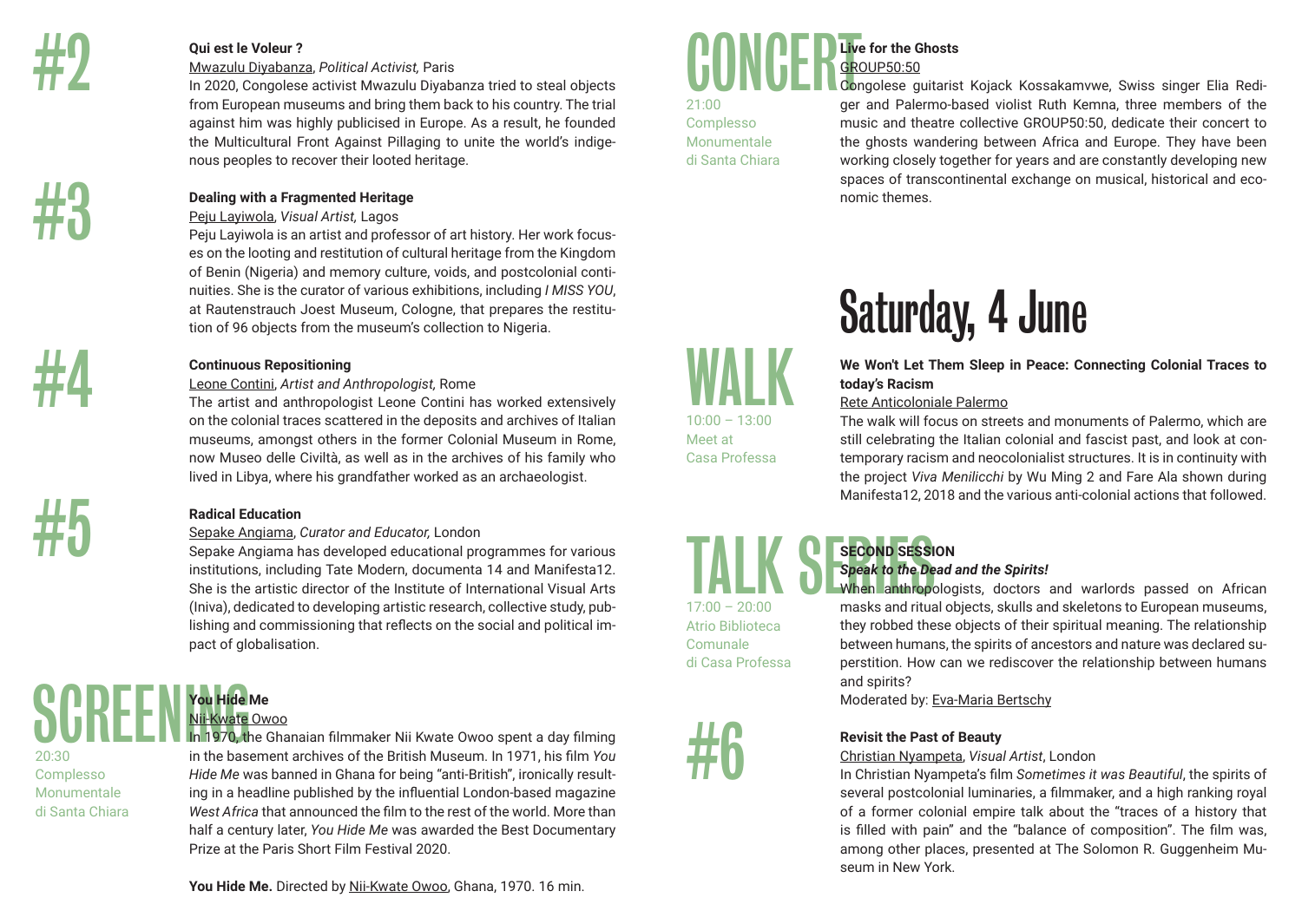

#9

#10

### **Aller-retour Dans le Monde Rituel**

Hervé Youmbi, *Visual Artist*, Douala

In *Visages des Masques*, Hervé Youmbi has designed hybrid masks that question the traditional Africanist canon. Though these deviate from the stylistic conventions of the traditional society, these masks are accepted into the ritual context by elders, from where they regularly travel to the contemporary art world.

### **Returning the Dead as Humans and Citizens**

Ciraj Rassool, *Historian*, Cape Town

Ciraj Rassool is a Professor of History at the University of the Western Cape, Cape Town and has written many influential books on Africa's cultural heritage. He explores how human remains in European museums can be returned and what rituals are used to restore their humanity.

### **A Visit of the Mbuti People**

### Patrick Mudekereza, *Curator*, Lubumbashi

Patrick Mudekereza, artistic director of Centre d'Art Waza, travelled with GROUP50:50 to the equatorial forest to visit the nomadic Mbuti people. Their music theatre production tells the story of seven "pygmy skeletons" brought to Geneva by a Swiss doctor in the 1950s, a tale of exhumation and displacement.

### **The Unburied of the Cimitero Dei Rotoli**

Caterina Pasqualino, *Anthropologist and Filmmaker,* Palermo/Paris In her current project, the Palermitan anthropologist and filmmaker Caterina Pasqualino focuses on the scandal of the unburied in the Cimitero di Santa Maria dei Rotoli. She takes this as an opportunity to talk to Palermitans from different communities about their funeral rituals and their relationship to the dead. Allege dies is More Relations and the China control to the second control in the series of the control in the series of the series of the series of the control in the series of the series of the series of the series of th

### **Return: An Epic Journey** Rita Mukebu

20:30 - 21:00 Complesso Monumentale di Santa Chiara Inspired by the African masks in the Rietberg Museum in Zurich, the Swiss artist Lukas Stucky designed a mask and asked the Congolese artist Rita Mukebo to give it the status of an artwork. In a short film produced by Centre d'Art Waza Lubumbashi, Mukebu tests the relevance of the mask by visiting the Tshokwe community, the art museum director, a university professor, and others.

**Return: An Epic Journey.** Directed by Rita Mukebu. Produced by Centre d'Art Waza, Lubumbashi, 2021. 15 min.

### **Sometimes It Was Beautiful** Christian Nyampeta

21:00 - 22:00 Complesso Monumentale di Santa Chiara A film by artist Christian Nyampeta, about a meeting between improbable friends, gathered to watch *I fetischmannens spår* (In the Footsteps of the Witch Doctor), one of the six Swedish films cinematographer Sven Nykvist made in or about Congo between 1948 and 1952.

**Sometimes It Was Beautiful.** Directed by Christian Nyampeta, Stockholm, 2018. 38 min.

### **Tamburi e Fantasmi**  GROUP50:50

22:00 - 23:00 Complesso **Monumentale** di Santa Chiara

The GROUP50:50 artists, the percussionist Huguette Tolinga and the theatremakers Christiana Tabaro and Michael Disanka from Kinshasa, the Palermo-based artists and activists Cheikh Sene and Diawara Bandiougou explore the connections between drumming and the commemoration of the dead together with a group of students, artists and activists – inventing new transcultural rituals to mourn personal losses and forgotten dead. The performance is the result of a ten-dayworkshop in Palermo.

23:00 - open end Ciwara

The Senegalese restaurant *Ciwara*, in the middle of a busting square in the former Vucciria market, is a legend in Palermo. Every evening, musicians from Africa and Europe play their drums and guitars there. In an open mic session and afterparty, all the musicians involved in the festival will get the audience dancing.

Ristorante Africano, Vucciria Market

Atrio Biblioteca Comunale di Casa Professa Sunday, 5 June

### **THIRD SESSION** *Colonial Ghosts and Future Landscapes*

Colonial history has been imprinted in the landscapes, both in the colonised South and the ruling North. We find hybrid landscapes inhabited by the ghosts of past crimes between devastated mining regions and highly developed oases of prosperity. What will we leave behind in the topography of the future? How can we imagine the restitution of habitats that are being destroyed? Moderated by: Lorenzo Marsili TALK STRIRD SESSION<br>Colonial Ghosts<br>17:00 – 20:00<br>onised South a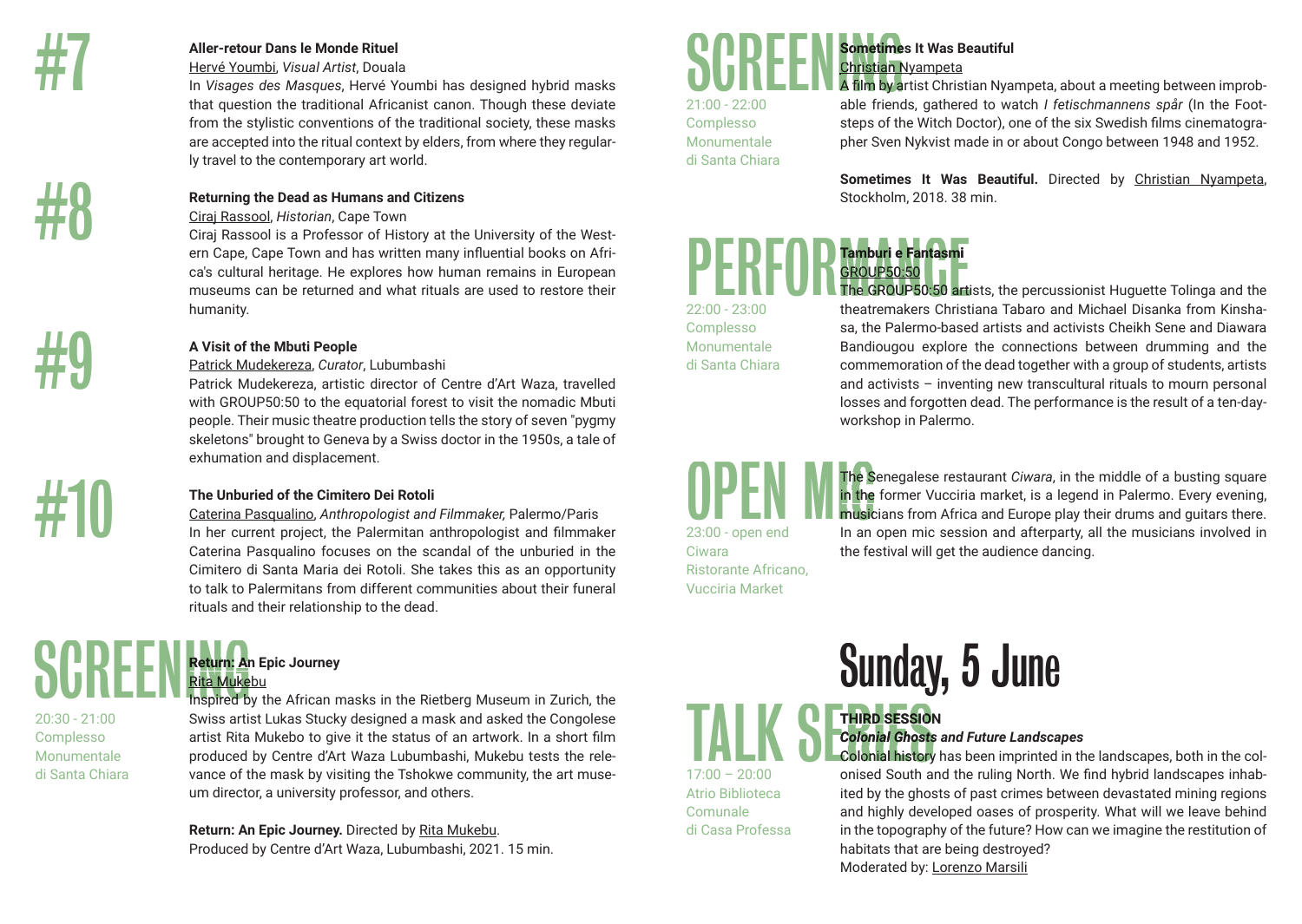#13

#### **Abandoning and Re-connecting Heritage**

Emilio Distretti, *researcher, writer and educator*, London/Basel Emilio Distretti is a Postdoctoral Fellow in the History and Theory of Architecture and Urbanism at the University of Basel. His research and pedagogy take on interrelated avenues on critical re-use of colonial architectural heritage, reparative justice and decolonial politics in the Mediterranean (Italy, North Africa and the Levant) and in the Horn of Africa.

### **Solanum Aethiopicum**

Aterraterra, *Artist and Farmer Collective*, Palermo

Fabio Aranzulla and Luca Cinquemani of the Palermo-based collective Aterraterra have cultivated an eggplant species that arrived in Italy from Ethiopia during colonial times, now fully part of Italy's cultural heritage. They tell a transnational story between biodiversity, neocolonialism and identitarian narrations.

### **Who Owns the Forest?**

Remy Zahiga, *Climate Activist and Indigenous People Rights Advocate*, Bukavu

Remy Zahiga is a Congolese youth and climate activist who has made it his mission to preserve the rainforest in the Congo Basin and fights for the rights of its indigenous communities, such as the Mbuti people. He advocates for recognising indigenous knowledge to find a climate-friendly way of dealing with nature.

### **Past and Present Slaves**

### Alagie Jinkang, *Researcher*, Palermo

Alagie Jinkang's research examines the exploitative conditions of the Senegambian communities who harvest olives in the Italian fields and live in the so-called ghetto of Campobello di Mazara. He makes a challenging comparison with historical forms of slavery.

# #15

### **Natural Heritage**

### Evelyn Acham, *Climate Activist*, Kampala

Evelyn Acham is one of the most heard voices of the Fridays for Future movement in Africa and the national coordinator of the Rise Up Movement founded by Vanessa Nakate. She fights for preserving future habitats and a radical shift in economic and development policies.

# **Il Corno Mancante** Leone Contini SCREENINGSCREENINGSCR<br>
Complesso parts of the distant<br>
di Santa Chiara<br>
di Santa Chiara<br>
di Santa Chiara<br>
di Santa Chiara<br>
di Santa Chiara<br>
di Santa Chiara<br>
di Chiara<br>
di Como M<br>
25 min.<br>
Como M<br>
25 min.<br>
Chiara Am<br>
21:00

Complesso Monumentale di Santa Chiara During the Second World War, the ethnographic collections in Milan were bombed – and with them a Sino-Tibetan sculpture. The missing parts of the statue were buried in an artificial hill created from the debris of the bombing. Years later, plants, animals and people reoccupy the sterile debris dump. In Leone Contini's film *Il Corno Mancante* which was partly shot in Palermo, the sculpture's missing horn is buried with several ritual acts.

**Il Corno Mancante.** Directed by Leone Contini, Milano, 2017 / 2018. 25 min.

### **Terra Inquieta**

20:30 – 21:00<br>
Complesso<br>
Monumentale<br>
di Santa Chiara<br>
21:00 – 22:30<br>
Complesso<br>
Monumentale<br>
di Santa Chiara<br>
di Santa Chiara<br>
di Santa Chiara<br>
di Santa Chiara<br>
di Santa Chiara<br>
di Santa Chiara<br>
di Santa Chiara<br>
di Santa 21:00 – 22:30

### Chiara Ambrosio and Caterina Pasqualino

Chiara Ambrosio and Caterina Pasqualino's film Tierra Inquieta portrays a group of neighbours from a working-class district of Granada, Spain. After the 2008 financial crisis, they transformed a dumping ground into an orchard – a physical manifestation of resistance, only a few kilometres from the mass graves of the Spanish Civil War, and where Garcia Lorca was murdered.

**Terra Inquieta**. Directed by Chiara Ambrosio and Caterina Pasqualino, Granada, 2017. 64 min.

### **Lord Spikeheart (Duma)**

Lord Spikeheart is one half of the Kenyan duo Duma (Nyege Nyege/ Sub Pop) which experiments with metal, grindcore and noise electronics with an urgent attitude. The energy is raw, the sound a cathartic matter, and the effect is as physical as it is hypnotic.

### **Ecko Bazz & STILL**

23:00 – open end Alibi Club

23:00 – open end Alibi Club

### Simone Trabucchi (aka STILL) met Ugandan conscious rapper and MC

Ecko Bazz during a residency in Kampala in 2018, working on KIKOM-MANDO which is now out on Berlin-based label PAN and the Ugandan Hakuna Kulala as an audio, visual and photographic project. This year, they bring together the rapper's astounding nightmarish, hectic flow with the mutant sharpness of Italian multidisciplinary artist sounds touring on European stages.

Complesso Monumentale di Santa Chiara

#14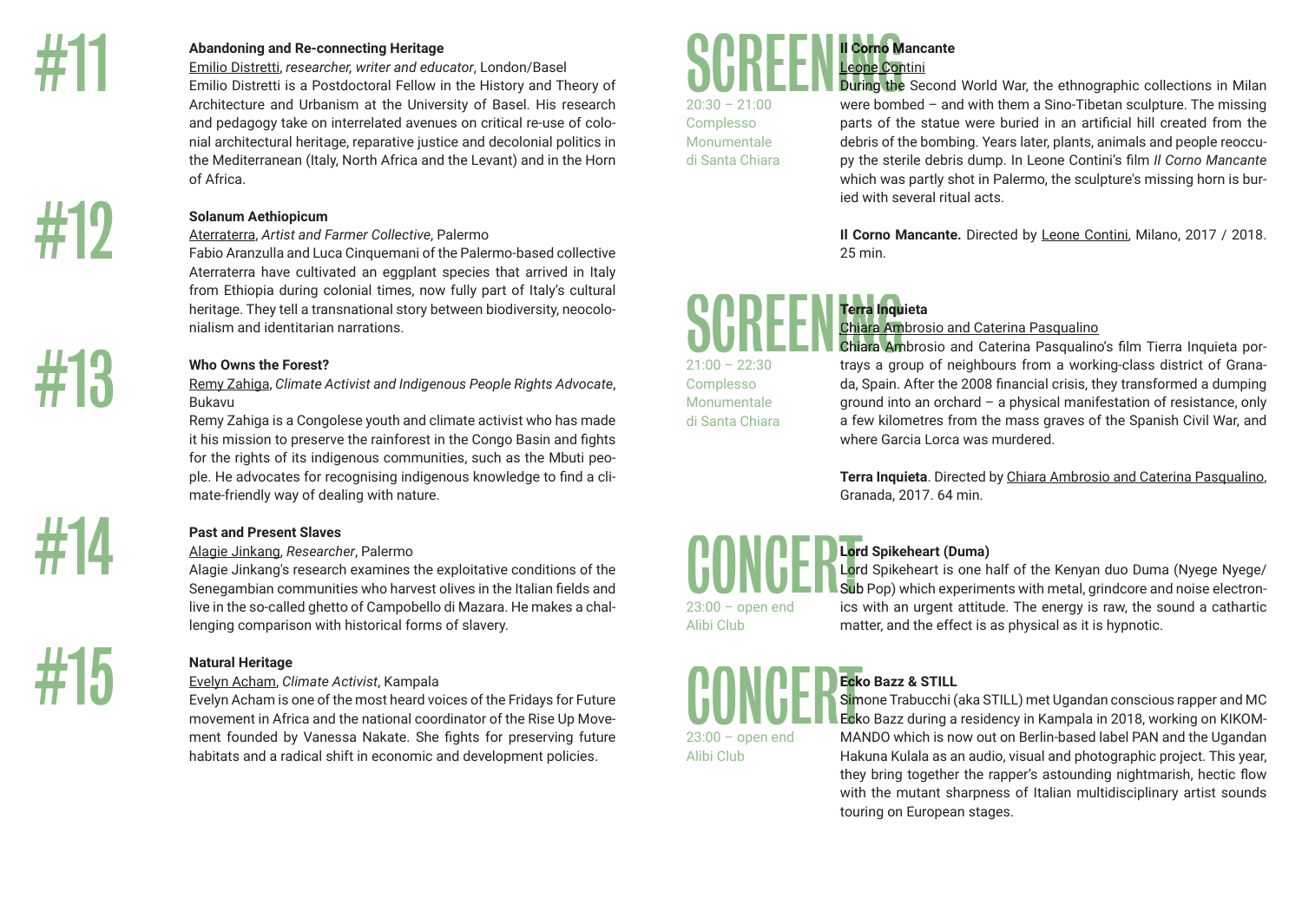### $\blacktriangleright$ NO H **VÚ** R **TEM** NEGARE  $\bm{U}$ l

3 – 5 giugno 2022 Palermo

**Transnational Restitution Movement** 

Rhizome<br>Cities



presented by

Fondazione Studio

Rizoma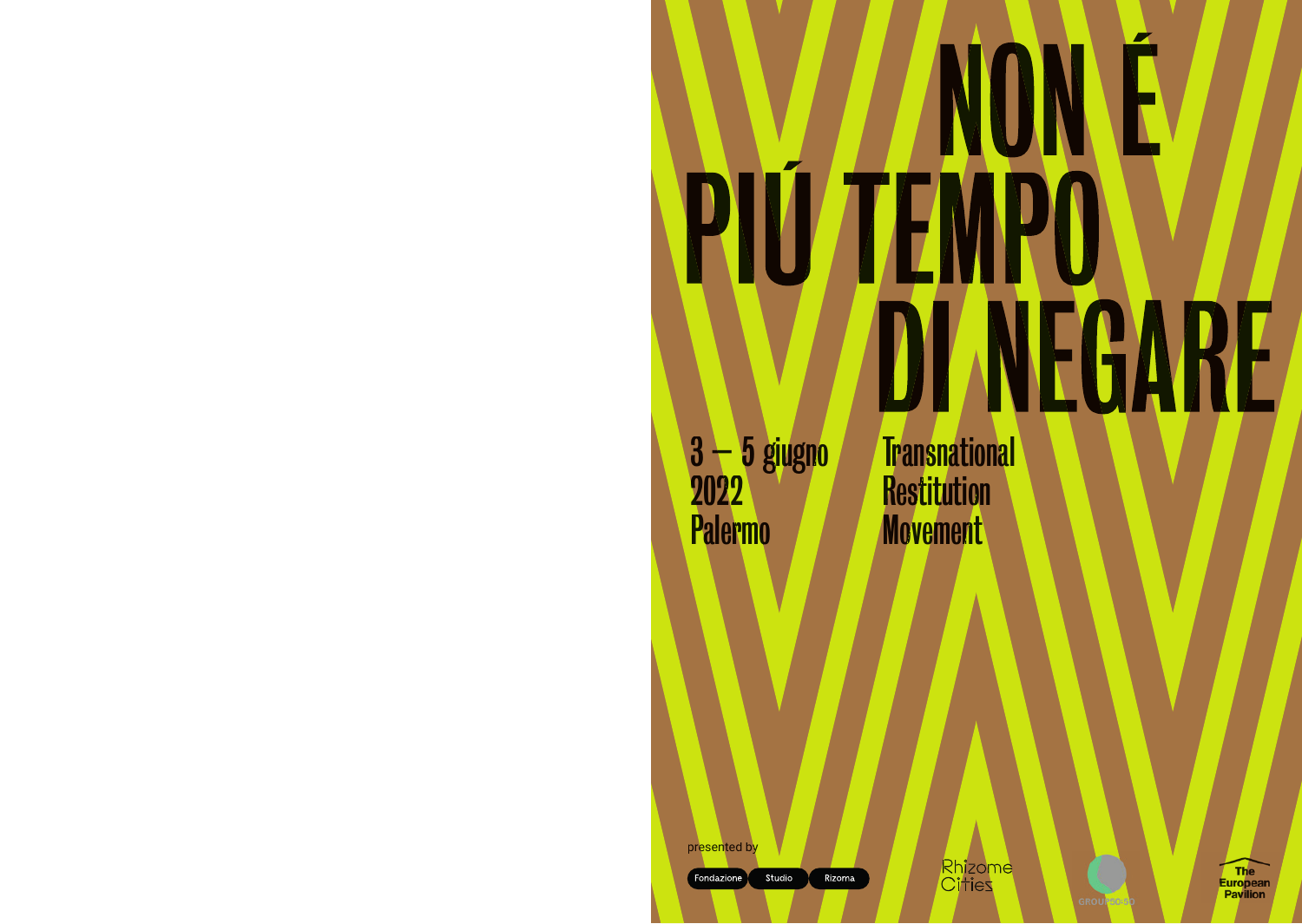### con il supporto di

schweizer kulturstiftung orchelvetia



**European Cultural Foundation** 



**Funded by** the European Union

in cooperazione con









**Non è più tempo di negare** a Palermo è presentato dal Padiglione Europeo, un'iniziativa della Fondazione Culturale Europea che mira a sostenere e promuovere progetti artistici che immaginano futuri desiderabili e sostenibili per l'Europa. Il programma biennale *The Time For Denial Is Over* è un progetto di GROUP50:50 (Basilea-Lubumbashi), Fondazione Studio Rizoma (Palermo), Centre d'Art Waza (Lubumbashi) e European Alternatives, in collaborazione con PODIUM Esslingen, CTM Festival Berlin, euro-scene Leipzig, Jazz Club Leipzig, Kaserne Basel e Vorarlberger Landestheater.

Con il sostegno di Pro Helvetia, Allianz Kulturstiftung, European Cultural Foundation, TURN Fonds of Kulturstiftung des Bundes e Goethe Institut. Co-finanziato dall'Unione Europea.

Maggiori informazioni **www.studiorizoma.org www.group5050.net**

Patrick Mudekereza e Eva-Maria **Bertschy** Giorgio Mega and Emmanuelle Spiesse (LAM, Les Afriques dans le monde, laboratoire CNRS) Letizia Gullo, Giorgio Mega e Pamina Rottok Marta Cillero Jesse Gagliardi Sinergie Group La Bandita Film Patrizia Pozzo e Constanze Reuscher Izabela Anna Moren Sofia Li Pira Elisa Capellini Simone Capano e Luca Pantorno Elena Fortunati a cura di con il contributo di produzione direzione generale scenografia e produzione direzione e assistenza tecnica produzione e documentazione video relazioni istituzionali comunicazione e direzione creativa relazioni pubbliche arte e cultura assistente editoriale **grafica** strategia dei social media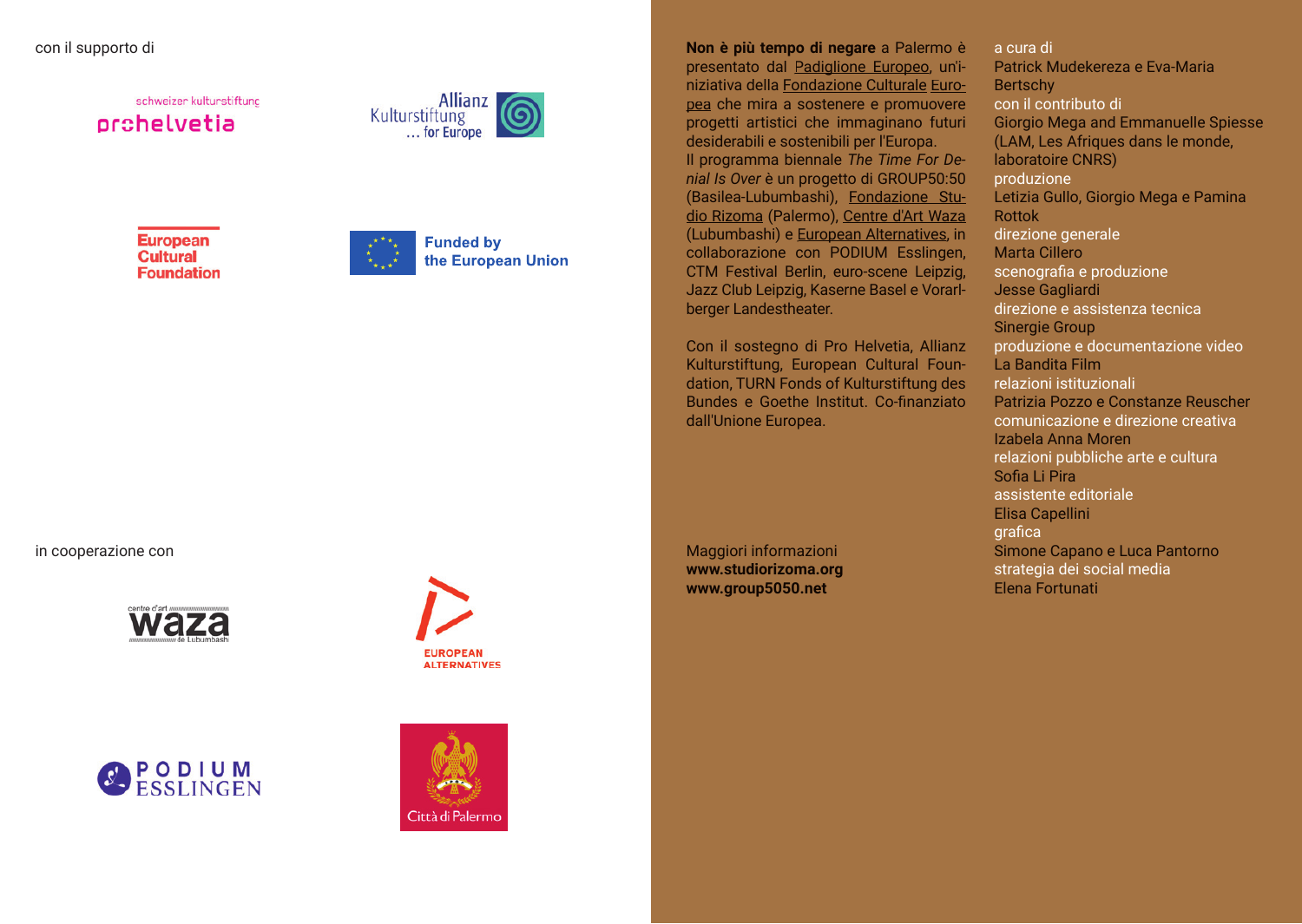*Con la recente restituzione dei Bronzi del Benin da parte di due dei musei con le più grandi collezioni di arte africana in Europa, è diventato evidente: stiamo entrando in una nuova era del dibattito postcoloniale. In questo contesto, Fondazione Studio Rizoma e GROUP50:50 invitano a Palermo artisti, attivisti e pensatori dall'Europa e dall'Africa per porre le basi di un ampio movimento di restituzione transnazionale. Attraverso talks, concerti, proiezioni e interventi, presentiamo e discutiamo pratiche artistiche e politiche che ridefiniscono le identità africane ed europee, esplorando i legami tra il patrimonio culturale e naturale saccheggiato, e riformulando il dialogo e la cooperazione transcontinentale.*

Dagli anni sessanta, un movimento di artisti, intellettuali e attivisti connessi a livello globale ha condotto una persistente campagna per la restituzione dei manufatti culturali africani e dei resti umani come parte delle strategie di decolonizzazione. Dopo un lungo periodo di stasi, negli ultimi anni il dibattito ha subito un'accelerazione, con diversi esempi di restituzione fisica come i tesori di Behanzin alla Repubblica del Benin o i Bronzi del Benin alla Nigeria. Se la restituzione vera e propria sarà decisa al più alto livello diplomatico e rimandata il più a lungo possibile, spetterà agli artisti e alla società civile accelerare e accompagnare questo processo. È giunto il momento di seguire coloro che hanno aperto la strada per creare un movimento ampio e transnazionale. Come questi oggetti possono riacquistare il loro significato simbolico, sociale e storico? In che modo la restituzione può avvenire nei contesti contemporanei di produzione di conoscenza, interazione sociale e giustizia globale?

Una volta fuori dalla prospettiva europea, teschi e scheletri diventano più che entità scientifiche, e le maschere diventano più che oggetti d'arte. Sono abitati da spiriti ancestrali brutalmente rimossi dal loro habitat, rinchiusi in collezioni dimenticate e che ancora infestano il continente europeo. Con il processo di

restituzione, dobbiamo imparare, in Europa e nelle ex colonie, a parlare della lunga storia di violenza fisica, sfruttamento economico e saccheggio, alienazione, appropriazione culturale e trasferimento di questi oggetti che prima producevano significato. Quali rituali possiamo inventare per accompagnare la restituzione di questi oggetti? Come possiamo invertire un processo di alienazione indotto dal pensiero egemonico eurocentrico imposto dalla violenza coloniale?

La destrutturazione delle strutture sociali attraverso l'espropriazione di oggetti con valore culturale o potere simbolico ha permesso lo sfruttamento dell'uomo e della natura. Le idee moderniste di progresso e la conseguente distinzione tra le cosiddette società "avanzate" e quelle "primitive", l'imperativo di una crescita economica infinita e l'estrattivismo aggressivo delle risorse naturali hanno annientato qualsiasi cosmologia alternativa che definisse diversamente la relazione tra gli esseri umani e la natura. Il movimento di restituzione dovrebbe rivendicare anche la restituzione delle risorse naturali, il risarcimento e il rimborso del debito ecologico dell'Occidente? Chi paga per la continua distruzione dell'ecologia causata dallo sfruttamento delle risorse naturali? E non sarebbe meglio per l'umanità se si potessero ripristinare cosmologie alternative?

Fondazione Studio Rizoma e GROUP50:50 invitano artisti, attivisti e pensatori europei e africani che rappresentano l'avanguardia di un movimento di restituzione transnazionale a presentare e discutere le loro pratiche. Dopo la prima tappa a Palermo, i protagonisti del *Transnational Restitution Movement* andranno a Lipsia, Lubumbashi, Kinshasa e Berlino nel 2022 e 2023. In ogni città, coinvolgeranno artisti e attivisti locali nelle loro riflessioni e produzioni artistiche per portare avanti il movimento di restituzione transnazionale.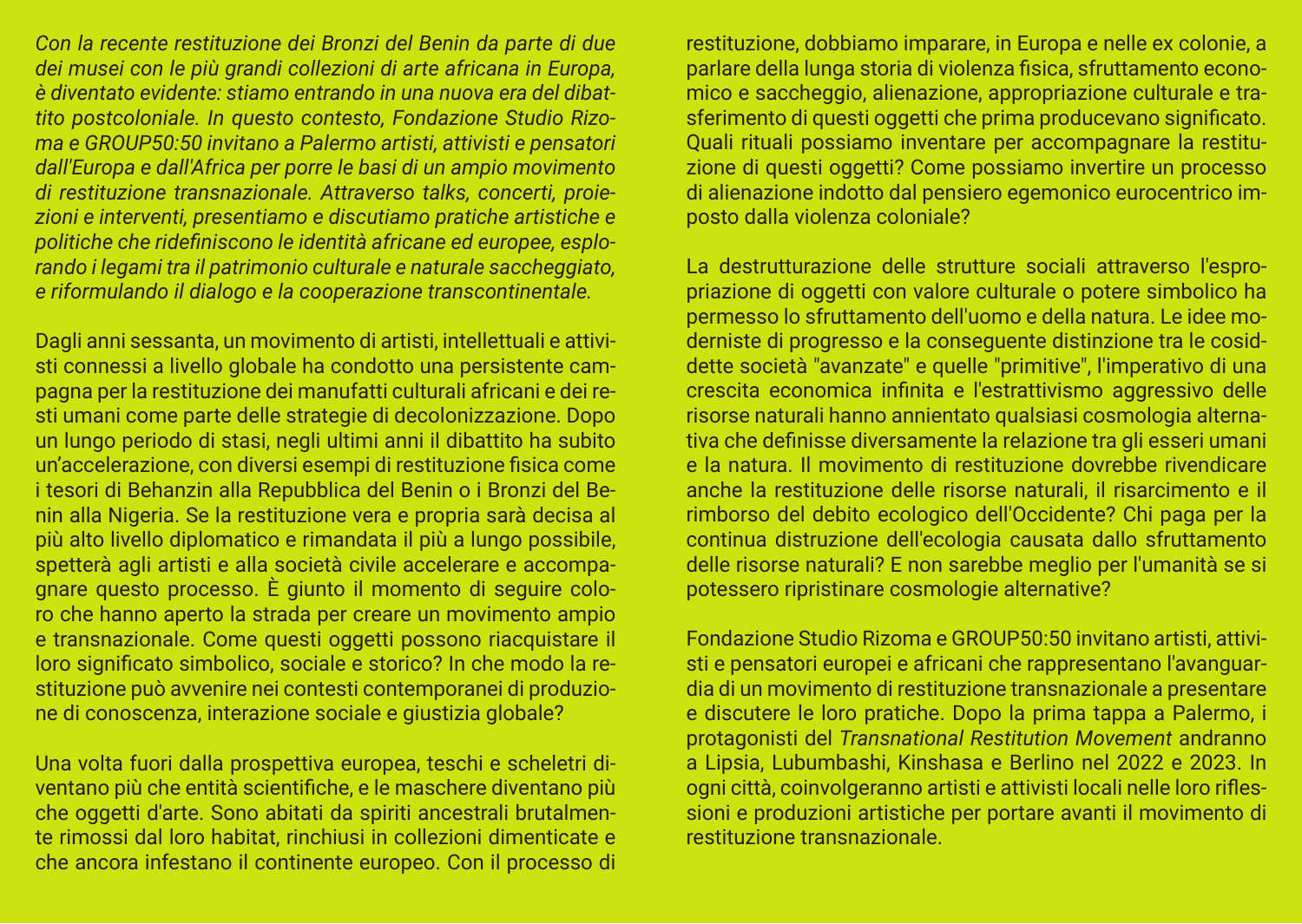# PROGRAMMA

## Venerdì 3 giugno

### OPENING*Non è Più Tempo di Negare* **Transnational Restitution Movement**

15:00 – 17:00 Atrio Biblioteca Comunale di Casa Professa Il fulcro di *Non è Più Tempo di Negare* è una serie di conferenze che inizia a Palermo e prosegue in molte città d'Europa e d'Africa per tutto il 2022 e il 2023. In interventi di 20 minuti, gli ospiti presentano una serie di rifl essioni rilevanti per il Movimento Transnazionale per la Restituzione. Seguono 15 minuti in cui il pubblico e i partecipanti possono commentare e discutere quanto appena ascoltato.

*Non è Più Tempo di Negare* sarà introdotto da una serie di brevi interventi di Leoluca Orlando, sindaco di Palermo, Patrick Mudekereza, curatore del Centre d'Art Waza Lubumbashi, fellow di Fondazione Studio Rizoma e membro di GROUP50: 50, Eva-Maria Bertschy, direttrice artistica di Fondazione Studio Rizoma e membro di GROUP50:50 e Lorenzo Marsili, autore politico e direttore generale di Fondazione Studio Rizoma.

Agli interventi di apertura segue uno scambio sul tema della restituzione e della cooperazione Europa-Africa tra i rappresentanti politici delle città di Palermo, Atene, Bergamo, Braga, Duesseldorf, Mannheim, Marsiglia, Montpellier, Reggio Calabria e attivisti politici e culturali del continente africano.

### TALK SERINA SESSIO **PRIMA SESSIONE**  *The Arduous Transformation of Institutions*

I musei europei e africani e le istituzioni politiche che optano per la restituzione stanno cambiando molto lentamente. Le idee egemoniche si sono depositate a strati e le disuguaglianze strutturali continuano a riprodursi ancora oggi. Come possiamo contribuire alla trasformazione sia dall'interno che dall'esterno delle istituzioni? *Moderato da:* Emmanuelle Spiesse

**Parlons des Mensonges Institutionnels**

Bénédicte Savoy, *Storica dell'arte,* Berlino

Bénédicte Savoy ha plasmato il dibattito sulla restituzione degli ultimi decenni. Insieme all'autore senegalese Felwine Sarr, ha scritto un report rivelatore e innovativo sulla restituzione del patrimonio culturale commissionato dal presidente francese Emmanuel Macron.

 $17:00 - 20:00$ Atrio Biblioteca Comunale di Casa Professa

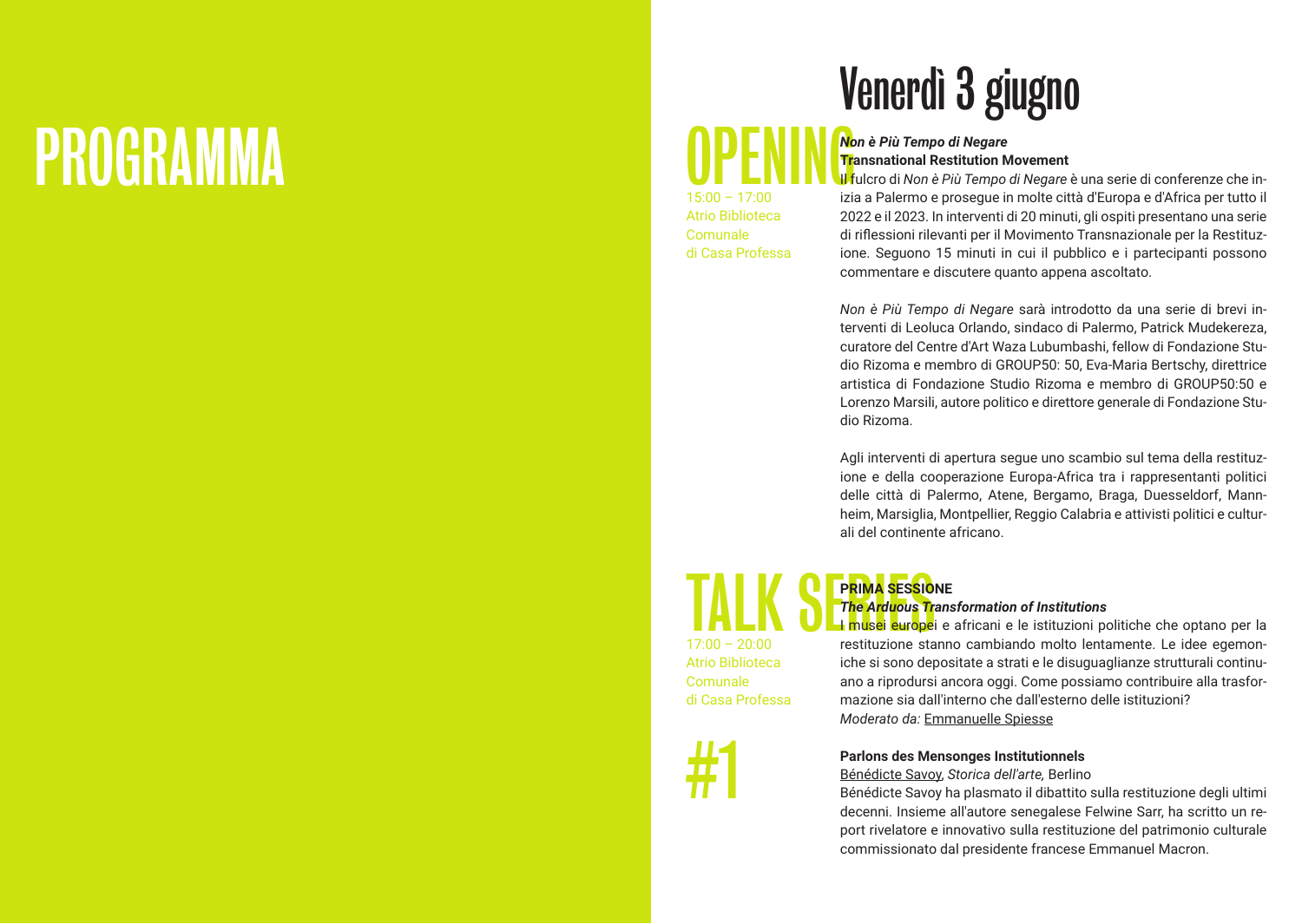#3

#4

#5

### **Qui est le Voleur ?**

#### Mwazulu Diyabanza, *Attivista politico,* Parigi

Nel 2020, l'attivista congolese Mwazulu Diyabanza ha cercato di rubare oggetti dai musei europei per riportarli nel suo paese. Il processo contro di lui è stato ampiamente pubblicizzato in Europa. Come conseguenza, ha fondato il Fronte Multiculturale contro il Saccheggio (Multicultural Front Against Pillaging) con lo scopo di unire i popoli indigeni del mondo per recuperare il proprio patrimonio saccheggiato.

### **Dealing with a Fragmented Heritage**

### Peju Layiwola, *Artista visiva,* Lagos

Peju Layiwola è artista e professoressa di storia dell'arte. Il suo lavoro si concentra sul saccheggio e sulla restituzione del patrimonio culturale del Regno del Benin (Nigeria) e sulla cultura della memoria, i vuoti e le continuità postcoloniali. Ha curato svariate mostre, tra cui *I MISS YOU*, al Rautenstrauch Joest Museum di Colonia, che prevede la restituzione di 96 oggetti della collezione del museo alla Nigeria.

### **Continuous Repositioning**

### Leone Contini, *Artista e antropologo,* Roma

L'artista e antropologo Leone Contini ha lavorato molto sulle tracce coloniali sparse nei depositi e negli archivi dei musei italiani, tra gli altri nell'ex Museo Coloniale di Roma, ora Museo delle Civiltà, così come negli archivi della sua famiglia che viveva in Libia, dove suo nonno lavorava come archeologo.

### **Radical Education**

### Sepake Angiama, *Curatrice ed educatrice,* Londra

Sepake Angiama ha sviluppato programmi educativi per varie istituzioni, tra cui la Tate Modern, documenta 14 e Manifesta12. È la direttrice artistica dell'Institute of International Visual Arts (Iniva), che si dedica allo sviluppo di ricerche artistiche, studi collettivi e pubblicazioni che rifl ettono sull'impatto sociale e politico della globalizzazione.

### PROIEZIONE NEL **You Hide Me** Nii-Kwate Owoo

20:30 Complesso Monumentale di Santa Chiara Nel 1970, il regista ghanese Nii Kwate Owoo passò una giornata a filmare gli archivi sotterranei del British Museum. Nel 1971, il suo film *You Hide Me* fu bandito in Ghana per essere "anti-britannico", come ironicamente riportato in un titolo pubblicato dall'influente rivista londinese West Africa che annunciava il film al resto del mondo. Più di mezzo secolo dopo, *You Hide Me* è stato premiato come miglior documentario al Festival del cortometraggio di Parigi 2020.



21:00 Complesso Monumentale di Santa Chiara III ch<mark>ita</mark>rrista congolese Kojack Kossakamvwe, la cantante svizzera Elia Rediger e la violista palermitana Ruth Kemna, tre membri del collettivo musicale e teatrale GROUP50:50, dedicano il loro concerto ai fantasmi che vagano tra l'Africa e l'Europa. Lavorano insieme da anni e sviluppano costantemente nuovi spazi di scambio transcontinentale su temi musicali, storici ed economici.

# Sabato 4 giugno

**PASSEG We Won't Let The PASSEG** today's Racism **We Won't Let Them Sleep in Peace: Connecting Colonial Traces to today's Racism**

10:00 – 13:00 Ritrovo a Casa Professa

### Rete Anticoloniale Palermo La passeggiata si concentrerà su strade e monumenti di Palermo che ancora celebrano il passato coloniale e fascista italiano e guarderà al razzismo contemporaneo e alle strutture neocolonialiste. È in continuità con il progetto *Viva Menilicchi* di Wu Ming 2 e *Fare Ala* mostrato durante Manifesta12, 2018 e con le diverse azioni anticoloniali che

### TALK SECONDA SES **SECONDA SESSIONE**  $17:00 - 20:00$

sono seguite.

### Atrio Biblioteca Comunale di Casa Professa

#6

*Speak to the Dead and the Spirits!* Quando antropologi, medici e condottieri consegnarono maschere africane e oggetti rituali, teschi e scheletri ai musei europei, derubarono questi oggetti del loro significato spirituale. La relazione tra gli esseri umani, gli spiriti degli antenati e la natura è stata dichiarata superstizione. Come possiamo riscoprire la relazione tra esseri umani e spiriti?

Moderato da: Eva-Maria Bertschy

### **Revisit the Past of Beauty**

### Christian Nyampeta, *Artista visivo*, London

Nel film di Christian Nyampeta Sometimes it was Beautiful, gli spiriti di diversi luminari postcoloniali, un cineasta e un membro reale di un ex impero coloniale parlano delle "tracce di una storia piena di dolore" e dell'"equilibrio della composizione". Il film è stato, tra l'altro, presentato al Solomon R. Guggenheim Museum di New York.

**You Hide Me.** Diretto da Nii-Kwate Owoo, Ghana, 1970. 16 min.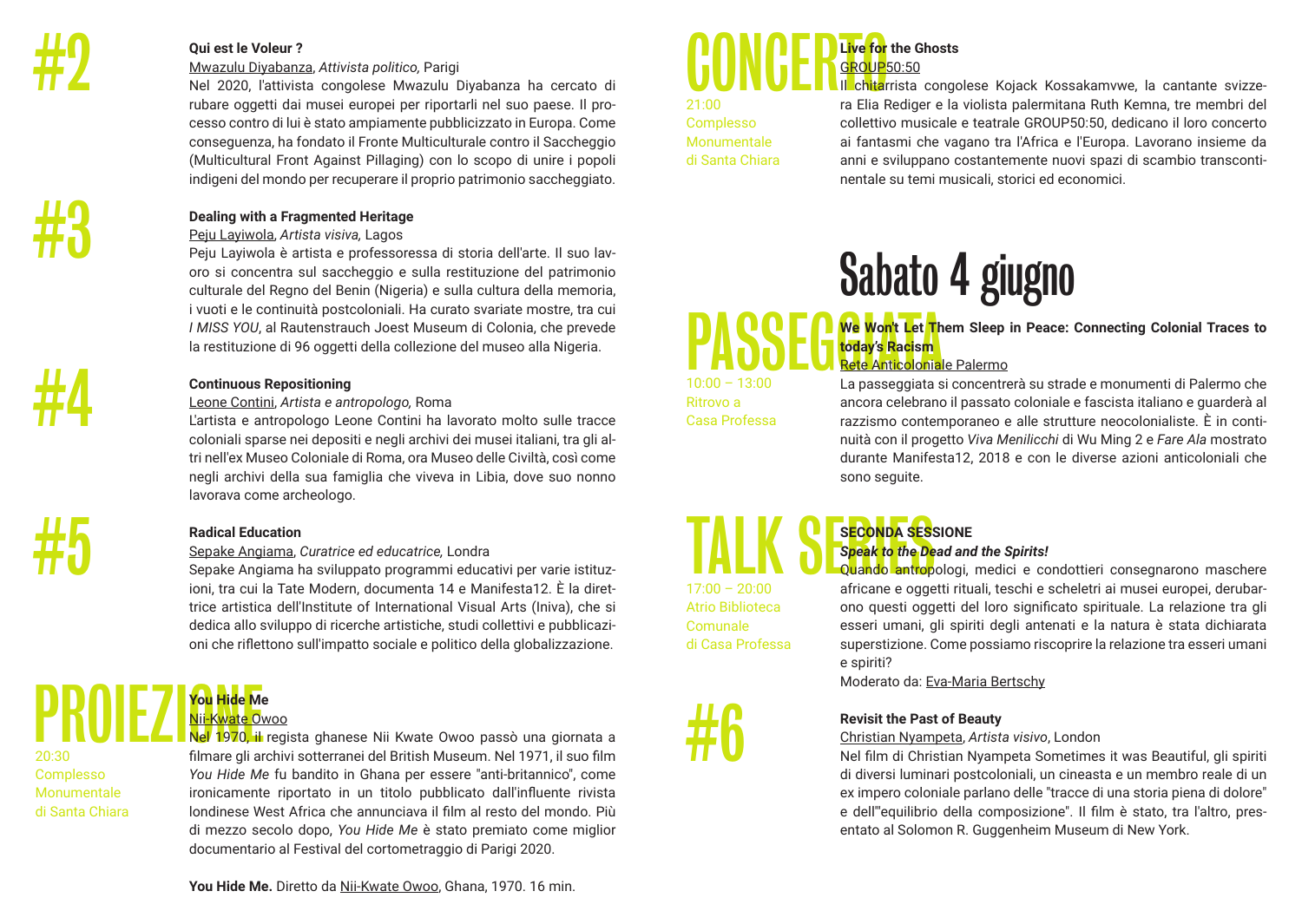

#9

#10

Complesso

#### **Aller-retour Dans le Monde Rituel**

Hervé Youmbi, *Artista visivo*, Douala

In *Visages des Masques*, Hervé Youmbi ha progettato maschere ibride che mettono in discussione il canone tradizionale africanista. Sebbene si discostino dalle convenzioni stilistiche della società tradizionale, queste maschere sono accettate nel contesto rituale dagli anziani, da dove partono regolarmente verso il mondo dell'arte contemporanea.

### **Returning the Dead as Humans and Citizens**

Ciraj Rassool, *Storico*, Città del Capo

Ciraj Rassool è professore di storia all'Università del Capo Occidentale, Città del Capo, e ha scritto molti libri influenti sul patrimonio culturale dell'Africa. Esplora come i resti umani nei musei europei possono essere restituiti e quali rituali vengono usati per restituire la propria umanità.

### **A Visit of the Mbuti People**

### Patrick Mudekereza, *Curatore*, Lubumbashi

Patrick Mudekereza, direttore artistico del Centre d'Art Waza, ha viaggiato con GROUP50:50 nella foresta equatoriale per visitare il popolo nomade Mbuti. La loro opera teatrale e musicale racconta la storia di sette "scheletri pigmei" portati a Ginevra da un medico svizzero negli anni '50, una storia di esumazione e spostamento.

### **The Unburied of the Cimitero Dei Rotoli**

Caterina Pasqualino, *Antropologa e regista,* Palermo/Paris Nel suo attuale progetto, l'antropologa e regista palermitana Caterina Pasqualino si concentra sullo scandalo dei non sepolti nel Cimitero di Santa Maria dei Rotoli. Ne approfitta per parlare con i palermitani provenienti da diverse comunità dei loro riti funebri e del loro rapporto con i morti.

### **Return: An Epic Journey** Rita Mukebu

Ispirato dalle maschere africane del Rietberg Museum di Zurigo, l'artista svizzero Lukas Stucky ha progettato una maschera e ha chiesto all'artista congolese Rita Mukebo di attribuirle lo status di opera d'arte. In un cortometraggio prodotto dal Centre d'Art Waza Lubumbashi, Mukebu testa l'attualità della maschera visitando la comunità Tshokwe, il direttore del museo d'arte, un professore universitario e altri. **PROIEZ**<br>
Return: An E<br>
Rita Mukebu<br>
20:30 - 21:00<br>
tista svizzer Monumentale di Santa Chiara

> **Return: An Epic Journey.** Diretto da Rita Mukebu. Prodotto da Centre d'Art Waza, Lubumbashi, 2021. 15 min.

### **Sometimes It Was Beautiful** Christian Nyampeta **PROIEZ** Sometimes

21:00 - 22:00 Complesso Monumentale di Santa Chiara Un film dell'artista Christian Nyampeta, su un incontro tra amici improbabili, riuniti per guardare *I fetischmannens spår* (In the Footsteps of the Witch Doctor), uno dei sei film svedesi che il direttore della fotografia Sven Nykvist realizzò in Congo o sul Congo tra il 1948 e il 1952.

**Sometimes It Was Beautiful.** Diretto da Christian Nyampeta, Stoccolma, 2018. 38 min.

### **Tamburi e Fantasmi**  GROUP50:50 **PERFORMANCE CONTROL**<br> **PERFORMANCE CONTROL**<br> **CONTROL**<br> **CONTROL**<br> **CONTROL**<br> **CONTROL**<br> **CONTROL**<br> **CONTROL**<br> **CONTROL**<br> **CONTROL**<br> **CONTROL**<br> **CONTROL**

22:00 - 23:00 Complesso Monumentale di Santa Chiara Gli artisti del GRUPPO50:50, la percussionista Huguette Tolinga e i teatranti Christiana Tabaro e Michael Disanka di Kinshasa, gli artisti e attivisti palermitani Cheikh Sene e Diawara Bandiougou esplorano le connessioni tra il drumming e la commemorazione dei morti insieme a un gruppo di studenti, artisti e attivisti - inventando nuovi rituali transculturali per piangere perdite personali e morti dimenticate. La performance è il risultato di un workshop di dieci giorni a Palermo.

OPEN M<sup>uristo</sup><br>23:00 - open end una s Ciwara Ristorante Africano

Atrio Biblioteca Comunale di Casa Professa Il ristorante senegalese Ciwara, al centro di una piazza animata nell'ex mercato della Vucciria, è una leggenda a Palermo. Ogni sera, musicisti dall'Africa e dall'Europa vi suonano i loro tamburi e le loro chitarre. In una sessione di open mic e un afterparty, tutti i musicisti coinvolti nel festival faranno ballare il pubblico.

Mercato della Vucciria

Domenica 5 giugno

### **TERZA SESSIONE** *Colonial Ghosts and Future Landscapes*

La storia coloniale è stata impressa nei paesaggi, sia nel Sud colonizzato che nel Nord dominante. Troviamo paesaggi ibridi abitati dai fantasmi dei crimini passati tra regioni minerarie devastate e oasi di prosperità altamente sviluppate. Cosa ci lasceremo alle spalle nella topografia del futuro? Come possiamo immaginare la restituzione degli habitat che vengono distrutti? Moderato da: Lorenzo Marsili TALK SERIESSIO<br>
Colonial Ghosts<br>
17:00 – 20:00<br>
nizzato che nel